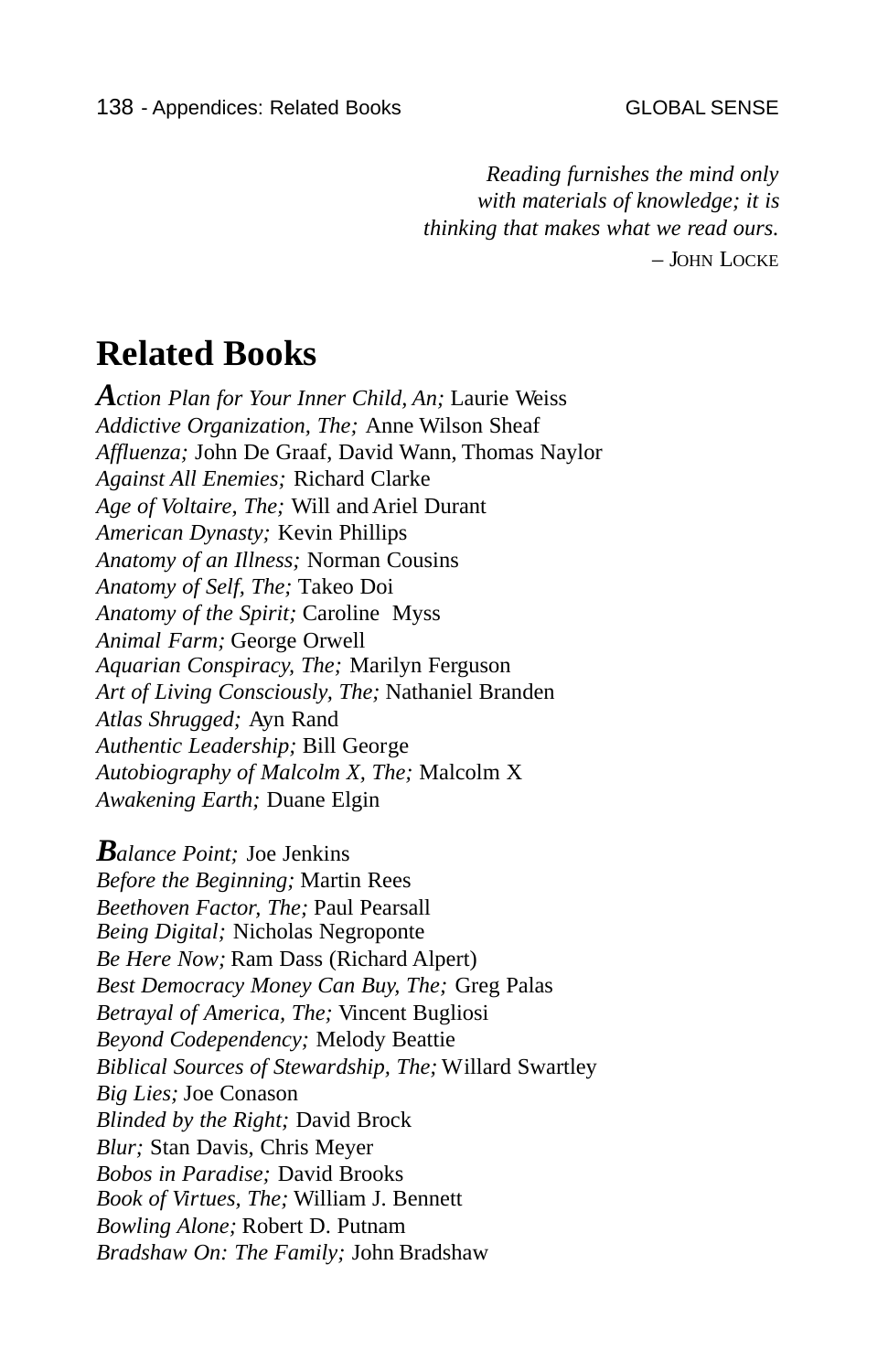*Brass Check, The; Upton Sinclair Brave New World;* Aldous Huxley *Brief History of Time, A;* Stephen Hawking *Bushwhacked;* Molly Ivins *Buying of the President 2004, The;* Charles Lewis

*Call to Service, A;* John Kerry *Candide;* Voltaire *Capitalism and Freedom;* Milton Friedman *Captive Mind, The;* Czeslaw Milosz *Care of the Soul;* Thomas Moore *Casting the Net over Global Learning;* Bernard J. Luskin *Catch 22;* Joseph Heller *Choosing Simplicity;* Linda Breen Pierce *Chop Wood, Carry Water;* by Rick Fields, *et al. Citizens of the Empire;* Bob Jensen *Civil Disobedience;* Henry David Thoreau *Civility;* Stephen L. Carter *Climbing Higher;* Montel Williams *Closing of the American Mind, The, A*llan Bloom *Cluetrain Manifesto, The;* C. Locke, R. Levine, D. Searls, D. Weinberger *Collective Intelligence;* Pierre Levy *Common Good, The;* Noam Chomsky *Communist Manifesto, The;* Karl Marx, Friederich Engels *Conscious Evolution;* Barbara Marx Hubbard *Consumer Society, The;* Neva Goodwin, *et al Compassionate Universe;* Eknath Easwaran *Conscience of a Liberal, The;* Paul David Wellstone *Conversations With God;* Neale Donald Walsch *Courage To Be, The;* Paul Tillich *Crashing the Party;* Ralph Nader *Creating A New Civilization, A*lvin And Heidi Toffler *Creation Spirituality;* Matthew Fox *Creative Visualization;* Shakti Gawain *Critique of Pure Reason;* Immanuel Kant *Crossing the Unknown Sea;* David Whyte *Cultural Creatives, The;* Paul H. Ray, Sherry Ruth Anderson *Cultural Literacy;* E.D. Hirsch, Jr. *Culture Jam;* Kalle Lasn *Cyberculture;* Pierre Levy *Cyberschools;* Glenn R. Jones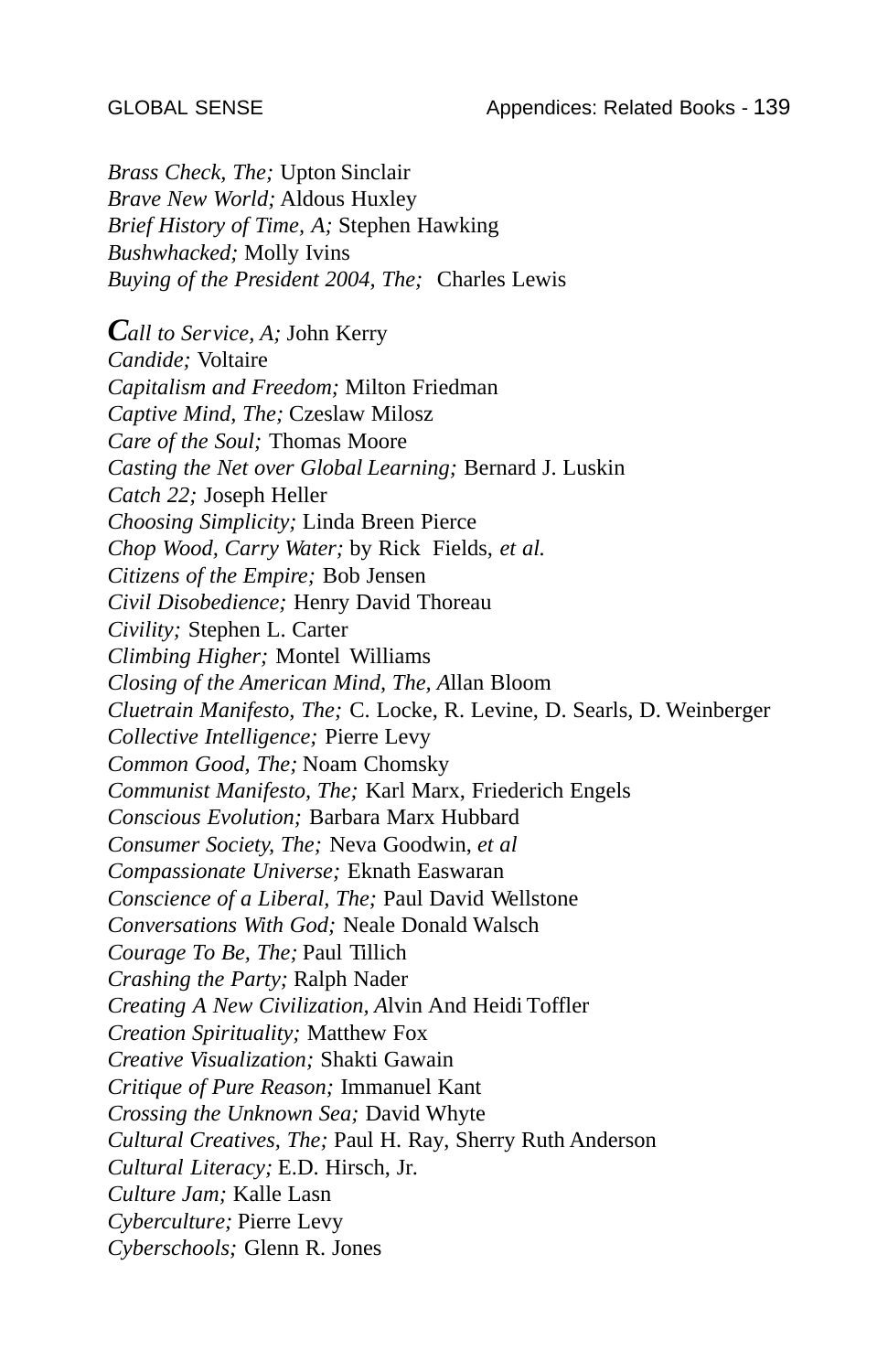*Dancing Wu Li Masters, The;* Gary Zukav, David Finkelstein *Das Kapital;* Karl Marx, Friederich Engels *Death of Common Sense, The;* Phillip K. Howard *Deep Democracy of Open Forums, The;* Arnold Mindell *Deep Design;* David Wann *Deep Ecology;* Bill Devall, George Sessions *Democracy and Education;* John Dewey *Democracy and Its Critics;* Robert Alan Dahl *Democracy, Citizenship and the Global City;* Engin F. Isin *Democracy in America;* Alexis De Tocqueville *Dialogues of Socrates, The;* Plato *Diet for a New America;* John Robbins *Diet for a Small Planet;* Frances Moore Lappé *Different Drum, The;* M. Scott Peck *Digital Literacy;* Paul Glister *Direct Democracy;* Thomas E. Cronin *Dirty Little Secrets;* Larry J. Sabato, Glenn R. Simpson *Disarming Iraq;* Hans Blix *Discourse on Method;* René Descartes *Da Vinci Code, The; Dan Brown Do What You Love, The Money Will Follow;* Marsha Sinatar *Downshifting;* Amy Saltzman (Same title also by John Drake) *Dreaming War;* Gore Vidal *Dumbing Us Down;* John Taylor Gatto *Earth in the Balance;* Albert Gore, Jr.

*Eco-Economy;* Lester R. Brown *Ecology of Commerce;* Paul Hawken *Elegant Universe, The;* Brian Greene *Embracing the Beloved;* Stephen and Ondrea Levine *Embracing the Earth;* Mark Harris *Emotional Alchemy;* Tara Bennett-Goleman *End of Work, The;* Jeremy Rifkin *Escape From Freedom;* Erich Fromm *Ethics;* Baruch Spinoza *Ethics of Rhetoric, The;* Richard M. Weaver *Everyday Grace;* Marianne Williamson *Excellence;* John W. Gardner *Exception to the Rulers, The;* Amy Goodman, David Goodman *Excuse Me, Your Life is Waiting;* Lynn Grabhorn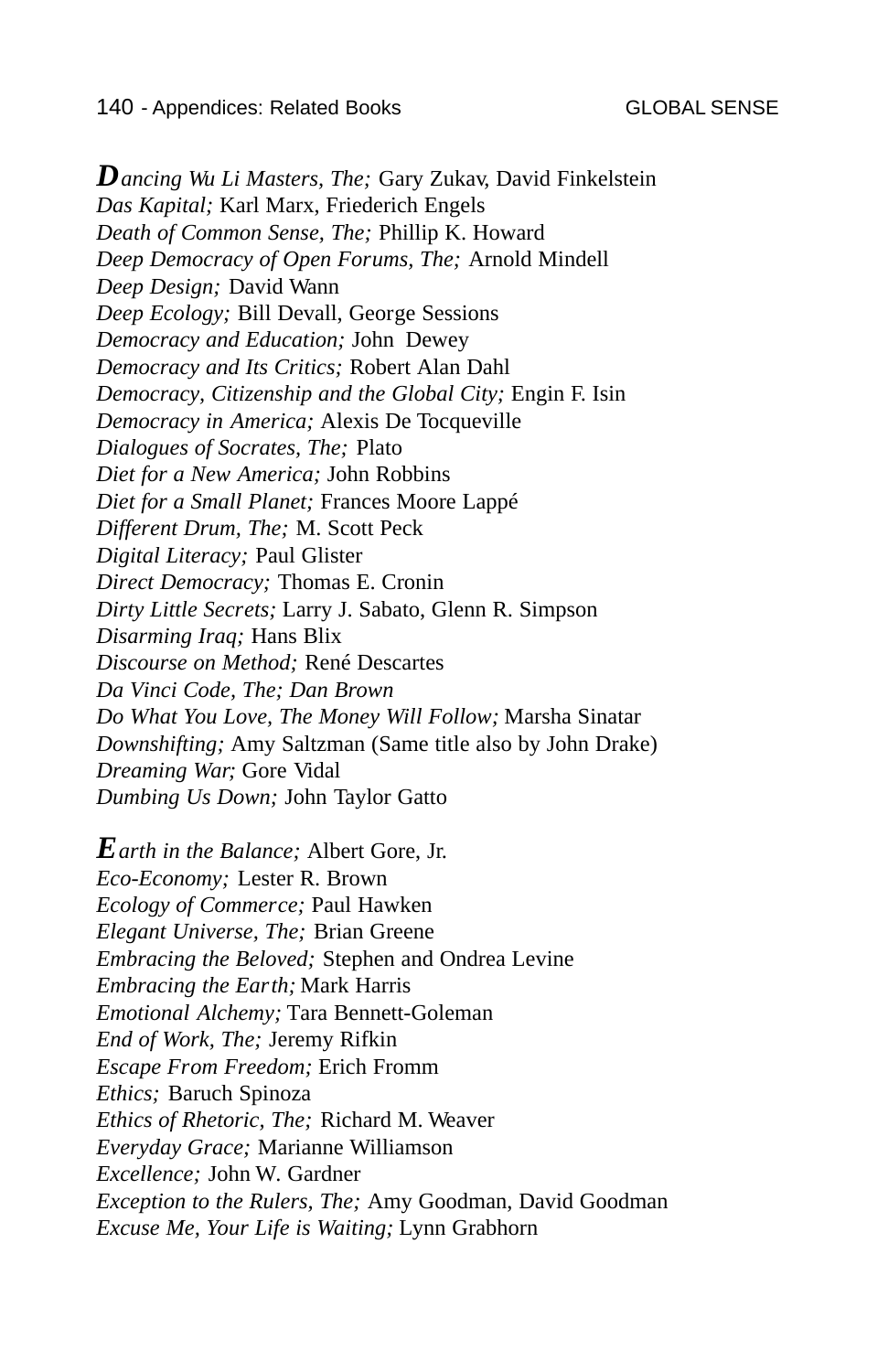*Facing CoDependency;* Pia Melody *Facing Love Addiction;* Pia Melody *Fahrenheit 451;* Ray Bradbury *Fast Food Nation;* Eric Schlosser *Federalist Papers, The;* Alexander Hamilton,James Madison, *et al Feminine Mystique, The;* Betty Friedan *Fire in the Belly;* Sam Keen *Fire in the Minds of Men;* James H. Billington *Fixing Elections;* Steven Hill *Flatland;* Edwin A. Abbott *Flow;* Mihaly Csikszentmihalyi *Fountainhead, The;* Ayn Rand *Four Agreements, The;* Don Miguel Ruiz *Free for All;* Wendy Kaminer *Freedom Evolves;* Daniel C. Dennett *From Dawn to Decadence;* Jacques Barzun *Future of Freedom, The;* Fareed Zakaria *Future Shock;* Alvin Toffler

*Gandhi's Seven Steps to Global Change;* Guy de Mallac *Games People Play;* Eric Berne *Gendered Society, The;* Michael S. Kimmel *Get Your War On;* David Rees, Colson Whitehead *Gathering Power;* Paul Osterman *Getting a Life;* Jacqueline Blix, David HeitMiller *Getting Real;* Susan Campbell *Ghost Wars;* Steve Coll *Global Brain;* Howard Bloom *Global Brain Awakens, The;* Peter Russell *Global Village, The;* Marshall McLuhan *Globalization and Its Discontents;* Joseph Stiglitz *God of the Machine, The;* Isabel Paterson *Good Citizen, The;* Michael Schudson *Got War?;* Gary B. Trudeau *Great Unraveling, The;* Paul Krugman *Great Work, The;* Thomas Berry *Greatest Salesman in the World, The;* Og Mandino *Green, Cheap, and Happy;* Randi Hacker *Green Man, The;* Cass Adams *Gulliver's Travels;* Jonathan Swift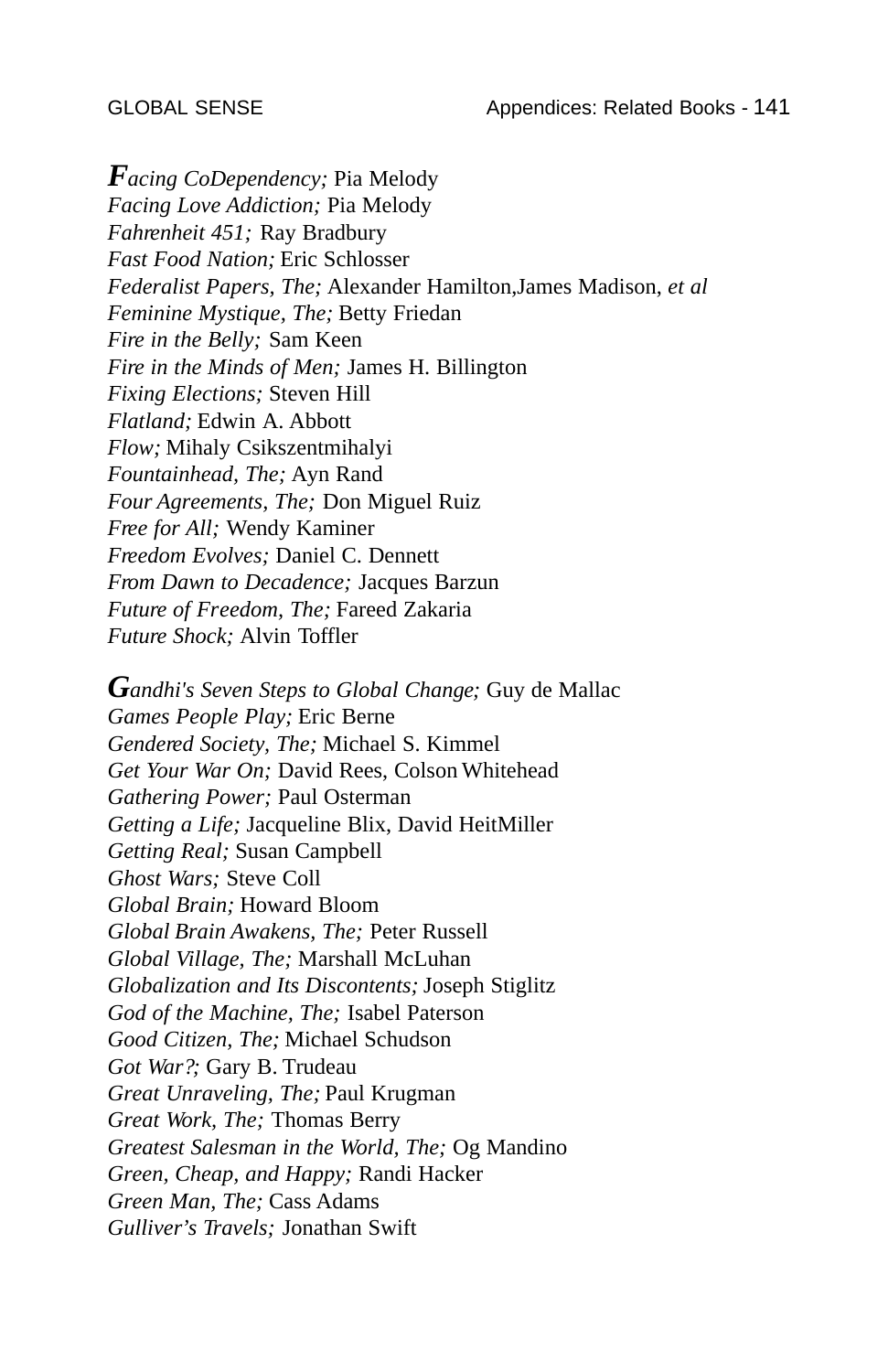*Habits of the Heart;* Richard N. Bellah, *et al Had Enough?;* James Carville *Handbook to Higher Consciousness, The;* Ken Keyes, Jr. *Hazards of Being Male, The;* Herb Goldberg *He*, *She,* and *We;* Robert A. Johnson *Healing the Soul of America;* Marianne Williamson *Healing Society;* Seung Heun Lee *Heart of the Internet, The;* Jacques Vallee *Hegemony or Survival;* Noam Chomsky *Hero With a Thousand Faces, The;* Joseph Campbell *Hidden Persuaders;* Vance Packard *High Tech/High Touch;* John Naisbitt *Hiroshima;* John Hersey *Hope Dies Last;* Studs Terkel *How Can I Help?;* Ram Dass, Richard Gorman *How Democratic Is the American Constitution?;* Robert Alan Dahl *How I Found Freedom in an Unfree World;* Harry Browne *How to Overthrow the Government;* Arianna Huffington *How to Read a Book and Why;* Harold Bloom *How to Want What You Have;* Timothy Miller *How to Win Friends and Influence People;* Dale Carnegie

*I know Why the Caged Bird Sings;* Maya Angelou *Idea of God, The;* John Fiske *Ideas That Conquered the World, The;* Michael Mandelbaum *If You Love This Planet;* Helen Caldicott *Illusions;* Richard Bach *Illusions of Immortality;* David Giles *Imagine;* Gina Misiroglu *In the Absence of the Sacred;* Jerry Mander *In the Footsteps of Gandhi;* Catherine Ingram *Inner Reaches of Outer Space, The;* Joseph Campbell *Instinct for Freedom;* Alan Clements *Interpretation of Cultures*, *The;* Clifford Geertz *Intimate Strangers;* Richard Schickel *Invisible Man;* Ralph Ellison *Iron John;* Robert Bly *Iron Triange, The;* Dan Briody *Ishmael;* Daniel Quinn *It Can't Happen Here;* Sinclair Lewis *It Takes a Village;* Hillary Rodham Clinton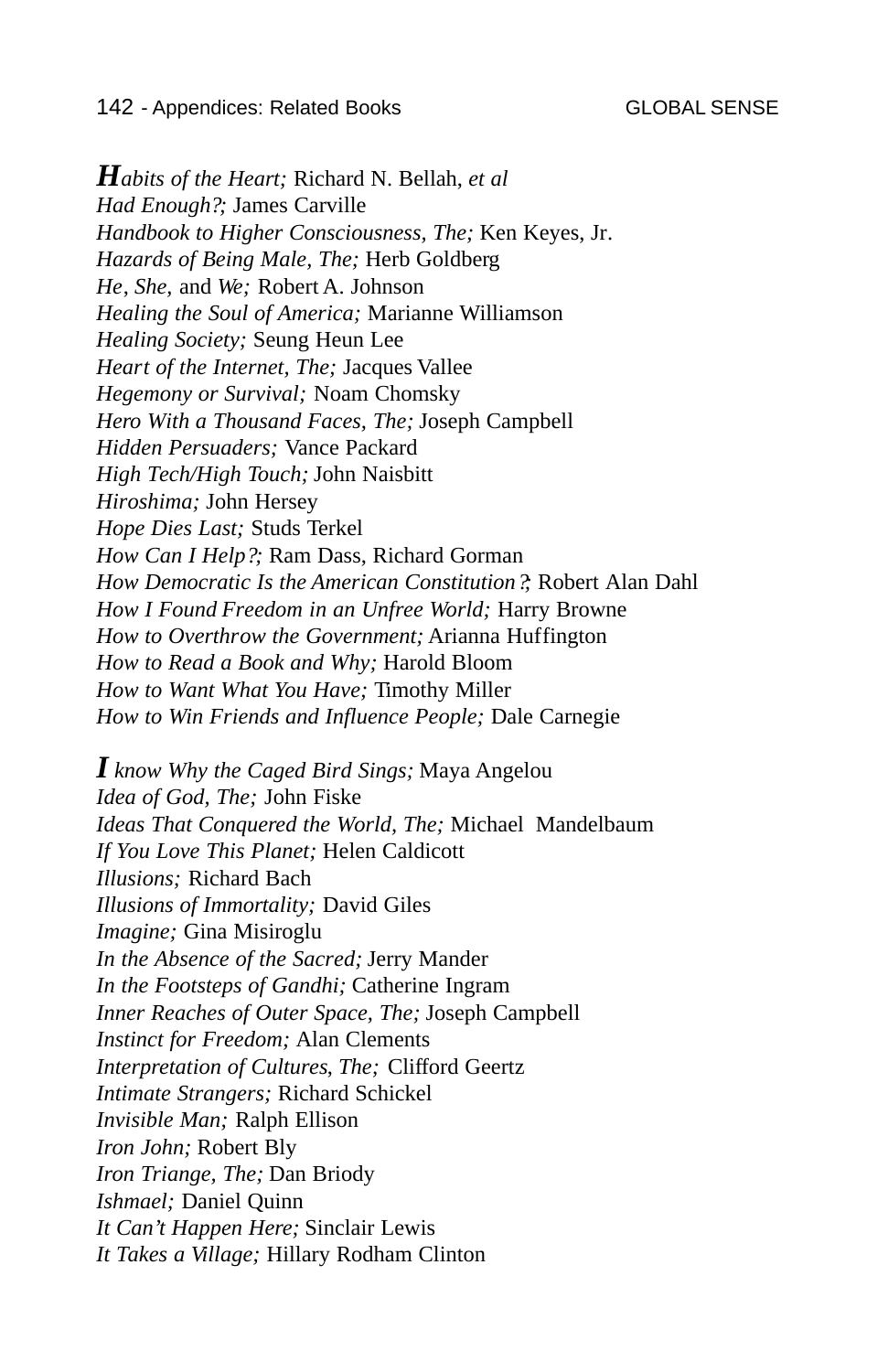*Jump Time;* Jean Houston *Jungle, The;* Upton Sinclair

*Last Hours of Ancient Sunlight, The;* Thomas Hartmann *Leader as Martial Artist, The;* Arnold Mindell *Leadership;* James MacGregor Burns *Leadership Challenge, The;* James M. Kouzes *Lesson of History, The;* Will and Ariel Durant *Leviathan;* Thomas Hobbes *Lexus and the Olive Tree, The;* Thomas L. Friedman *Liberty for Women;* Wendy McElroy *Lies and the Lying Liars Who Tell Them;* Al Franken *Lies My Teacher Told Me;* James W. Loewen *Living a Life That Matters;* Harold S. Kushner *Living Downstream;* Sandra Steingraber *Living in the Light;* Shakti Gawain, Laurel King *Living Machines;* John Todd *Living More with Less;* Doris Janzen Longacre *Living on Purpose;* Dan Millman *Living the Good Life;* Scott & Helen Nearing *Living the Science of Mind;* Ernest Holmes *Long Walk to Freedom;* Nelson Mandela

*Mad Cowboy;* Howard Lyman *Magic of Conflict, The;* Thomas Crum *Making Democracy Work;* Robert D. Putnam *Making Peace with Anyone;* David J. Lieberman *Man and His Symbols;* Carl Jung *Man's Search for Meaning;* Viktor Frankl *Massive Swelling, A;* Cintra Wilson *Medium is the Massage, The;* Marshall McLuhan *Megatrends;* John Naisbitt *Meme Machine, The;* Susan Blackmore *Manufacturing Consent;* Edward Herman, Noam Chomsky *Metaphysics of Morals, The;* Immanuel Kant *Material World;* Peter Menzel *Miracle of Mindfulness, The;* Thich Nhat Hanh *Moral Obligation to Be Intelligent, The;* Lionel Trilling *More Liberty Means Less Government;* Walter E. Williams *Multiple Intelligences;* Howard E. Gardner *Myth of Male Power, The;* Warren Farrell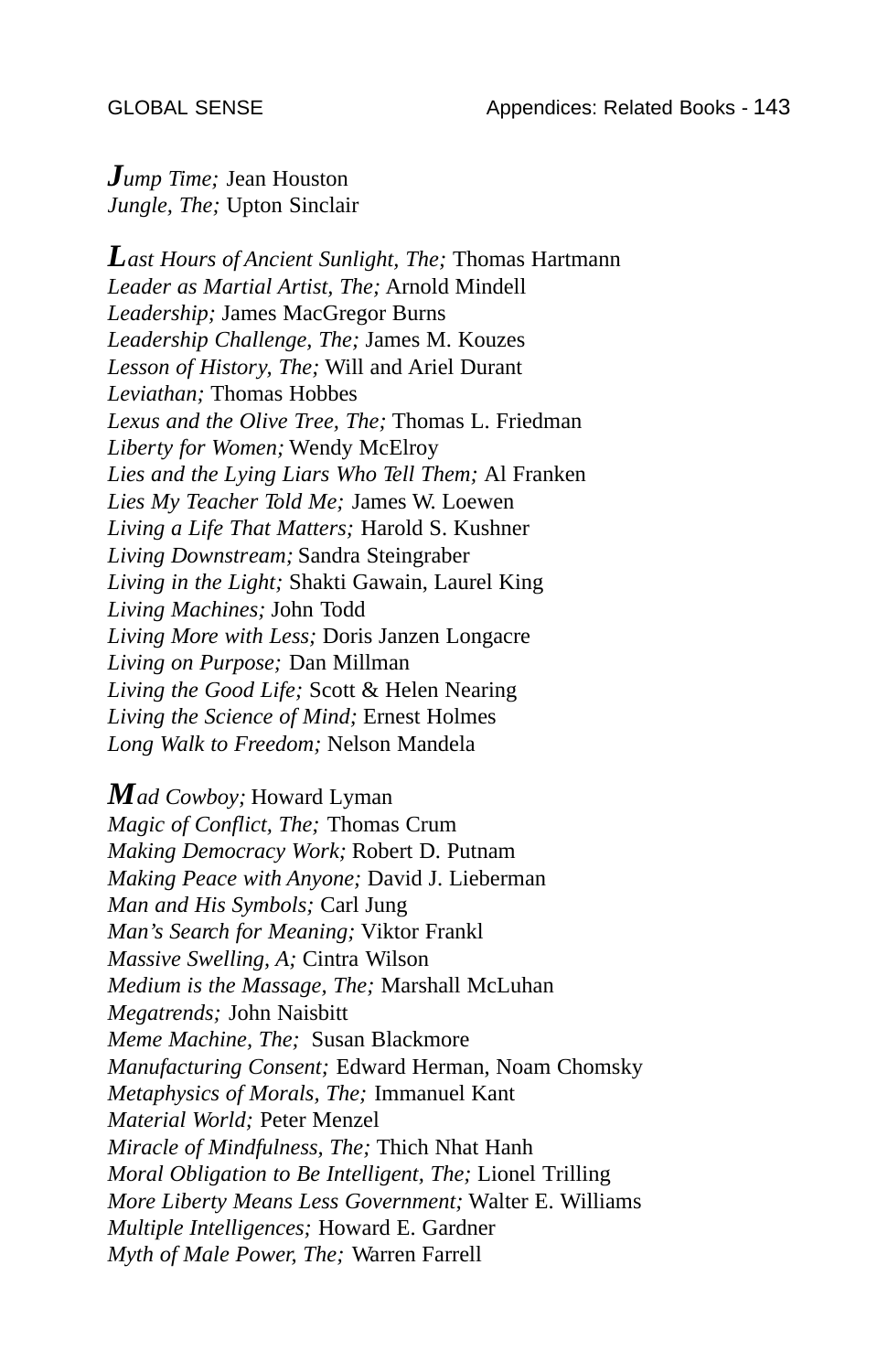## 144 - Appendices: Related Books GLOBAL SENSE

*Naked in Baghdad;* Anne Garrels *Natural Capitalism;* Paul Hawken, Amory & Hunter Lovins *Nature;* Ralph Waldo Emerson *Negaholics;* Cherie Carter-Scott *New Freedom of Forgiveness, The;* David Augsburger *New Thinking for the New Millennium;* Edward de Bono *New Rules for the New Economy;* Kevin Kelly *Next Hundred Years, The;* Yvon Chouniard *Nexus;* Mark Buchanan *Nickel and Dimed;* Barbara Ehrenreich *Nineteen Eighty-Four;* George Orwell *Nontoxic, Natural and Earthwise;* Debra Lynn Dadd *Nuclear Madness;* Helen Caldicott

*One Makes the Difference;* Julia Butterfly Hill *Open Society;* George Soros *Operating Manual for Spaceship Earth;* R. Buckminster Fuller *Origin of Species & The Descent of Man, The;* Charles Darwin *Original Blessing;* Matthew Fox *Orwell's Revenge;* Peter Huber *Our Final Hour;* Martin Rees *Outline of History;* H.G. Wells

*Pale Blue Dot;* Carl Sagan *Path of Least Resistance, The;* Robert Fritz *Path of Transformation;* Shakti Gawain *Pedagogy of Freedom;* Paulo Freire *Pedagogy of the Oppressed;* Paulo Freire *People of The Lie;* M. Scott Peck *People's History of the United States, A;* Howard Zinn *Perfectly Legal;* David Cay Johnston *Perpetual War for Perpetual Peace;* Gore Vidal *Pitching My Tent;* Anita Diamant *Plan of Attack;* Bob Woodward *Political Fictions; Joan Didion Population Bomb, The;* Paul Ehrlich *Power;* Michael Korda *Power of Intention, The;* Wayne W. Dyer *Power of Myth, The;* Joseph Campbell *Power of Nonviolence, The;* Howard Zinn *Power of Now, The;* Eckhart Tolle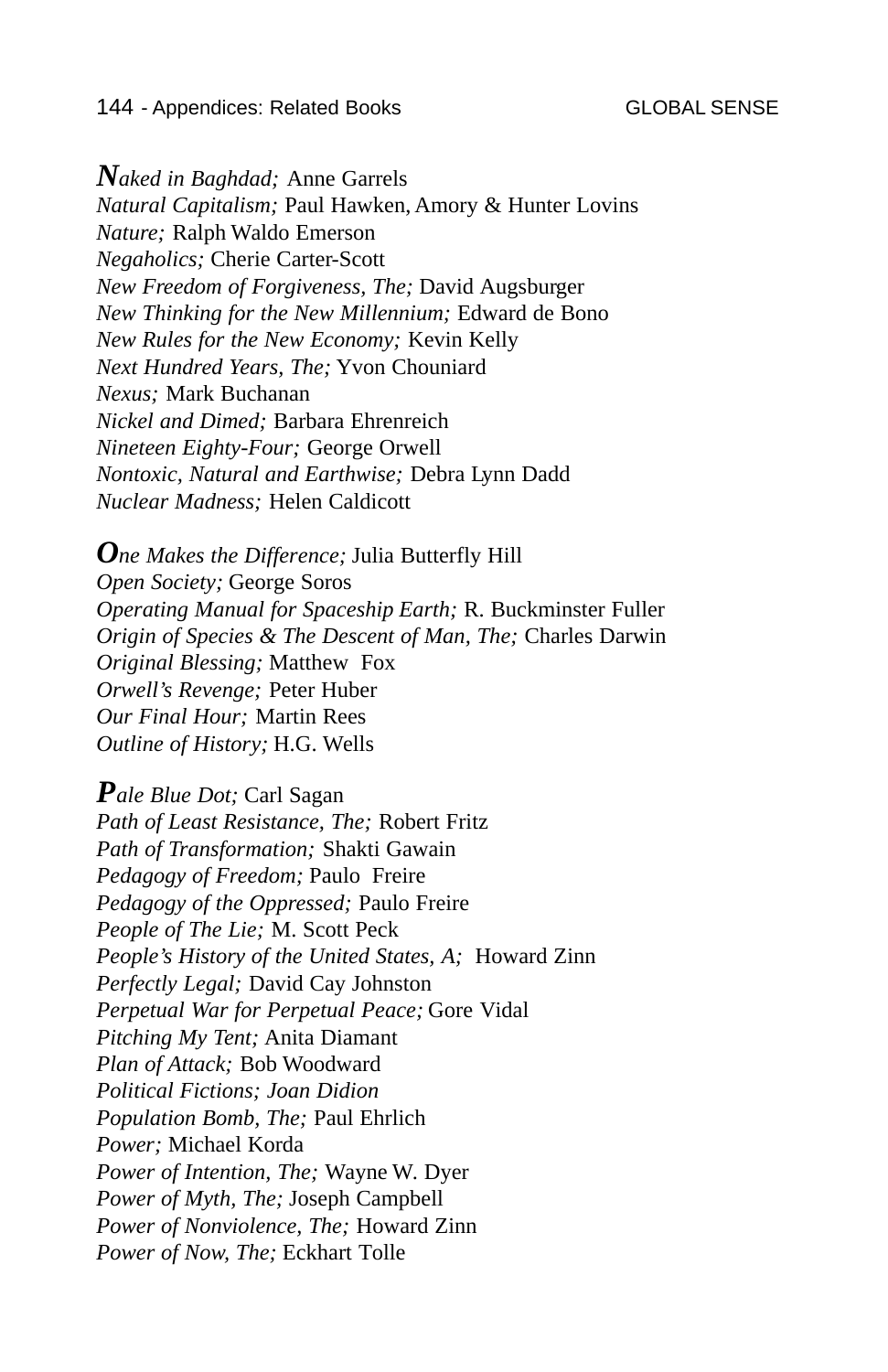*Power Politics;* Arundhati Roy *Practice of the Presence of God, The;* Brother Lawrence *Prayer for America, A;* Dennis Kucinich, Studs Terkel *Price of Loyalty, The;* Ron Suskind *Principia, The;* Isaac Newton *Prophet, The;* Kahlil Gibran *Psychology of Self Esteem, The;* Nathaniel Brandon *Public Opinion; Walter Lippmann Pulling Your Own Strings;* Wayne W. Dyer *Pursuit of the Millennium, The;* Norman Cohn

*Quiet American, The;* Graham Greene

*Radical Enlightenment;* Jonathan I. Israel *Radical Spirit;* Stephen Dinan *Rational Mysticism;* John Horgan *Reasonable Life, A;* Ferenc Mate *Release 1.0* and *Release 2.0;* Esther Dyson *Revolution from Within;* Gloria Steinem *Revolution X;* Rob Nelson, Jon Cowan *Rich Media, Poor Democracy;* Robert McChesney *Right Use of Will;* Ceanne DeRohan *Rise of the Vulcans;* Jim Mann *Road Less Traveled, The;* M. Scott Peck *Risk Worth Taking, A;* David Augsburger *Road to Serfdom, The;* Friedrich A. Hayek *Rousseau and Revolution;* Will and Ariel Durant *Rules for Radicals; Saul Alinsky*

*Science, Truth and Democracy;* Philip Kitcher *Seasons of A Man's Life, The;* Daniel J. Levinson *Seat of the Soul, The;* Gary Zukav *Self-Esteem;* Caroline Myss *Self-Liberation;* Karma-Glin-Pa, *et al Self Matters;* Phillip McGraw *Self Reliance;* Ralph Waldo Emerson *Self-Rule;* Robert H. Wiebe *Seven Habits of Highly Effective People, The;* Stephen Covey *Seven Spiritual Laws of Success, The;* Deepak Chopra *Seven Wonders;* John Ryan *Sexual Politics;* Kate Millett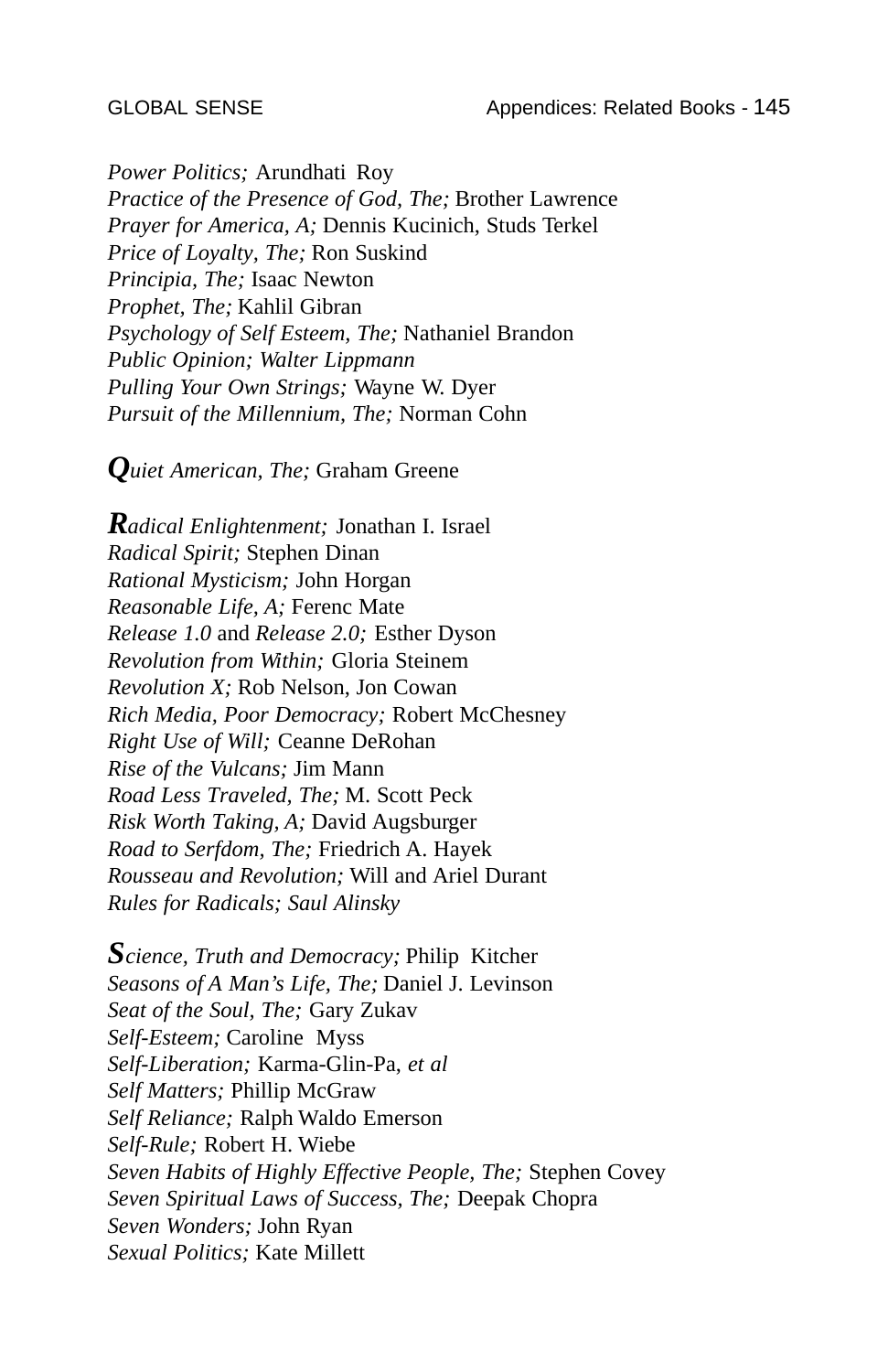*Shambhala;* Chogyam Trungpa Rinpoche *Showdown at Gucci Gulch;* Jeffrey Birnbaum *Silent Spring;* Rachel Carson *Silent Takeover;* Noreena Hertz *Simple Abundance;* Sarah Ban Breathnach *Simple Life, The; David Shi Simplicity;* Mark Burch *Simplicity Reader, The;* Elaine St. James *Six Degrees;* Duncan J. Watts *Skeptical Environmentalist, The;* Bjorn Lomborg *Small is Beautiful;* E. H. Schumacher *Small Pieces Loosely Joined;* David Weinberger *Smart Mobs;* Howard Rheingold *Social Contract, The;* Jean Jacques Rousseau *Sometimes A Great Notion;* Ken Kesey *Sorrows of Empire, The; Chalmers Johnson Soul of A Citizen;* Paul Rogat Loeb *Spirit Matters;* Michael Lerner *Spiritual Economics;* Eric Butterworth *Spiritual Growth;* Sanaya Roman *Steal This Book;* Abbie Hoffman *Still Small Voice;* Echo Bodine *Stranger in A Strange Land;* Robert Heinlein *Stupid White Men;* Michael Moore *Soul of A Citizen;* Paul Rogat Loeb *State of the World;* Lester Brown *Status Seekers, The;* Vance Packard *Superbia;* Dan Chiras, David Wann

*Tao of Leadership, The;* John Heider *Tao of Physics, The;* Fritjof Capra *Take Action!;* Marc Kielburger, Craig Kielburger *Taking Back Our Lives;* Ellen Schwartz, Suzanne Stoddard *Taking Care of Business;* Richard Grossman, Frank T. Adams *Teamwork;* Carl E. Larson, Frank M.J. LaFasto *Technopoly;* Neil Postman *Telecosm;* George Gilder *Ten Percent Solution, The;* Marc Allen *Terrorism and Tyranny;* James Bovard *Theory of Everything, A;* Ken Wilbur *Tibetan Book of Living and Dying, The;* Sogyal Rinpoche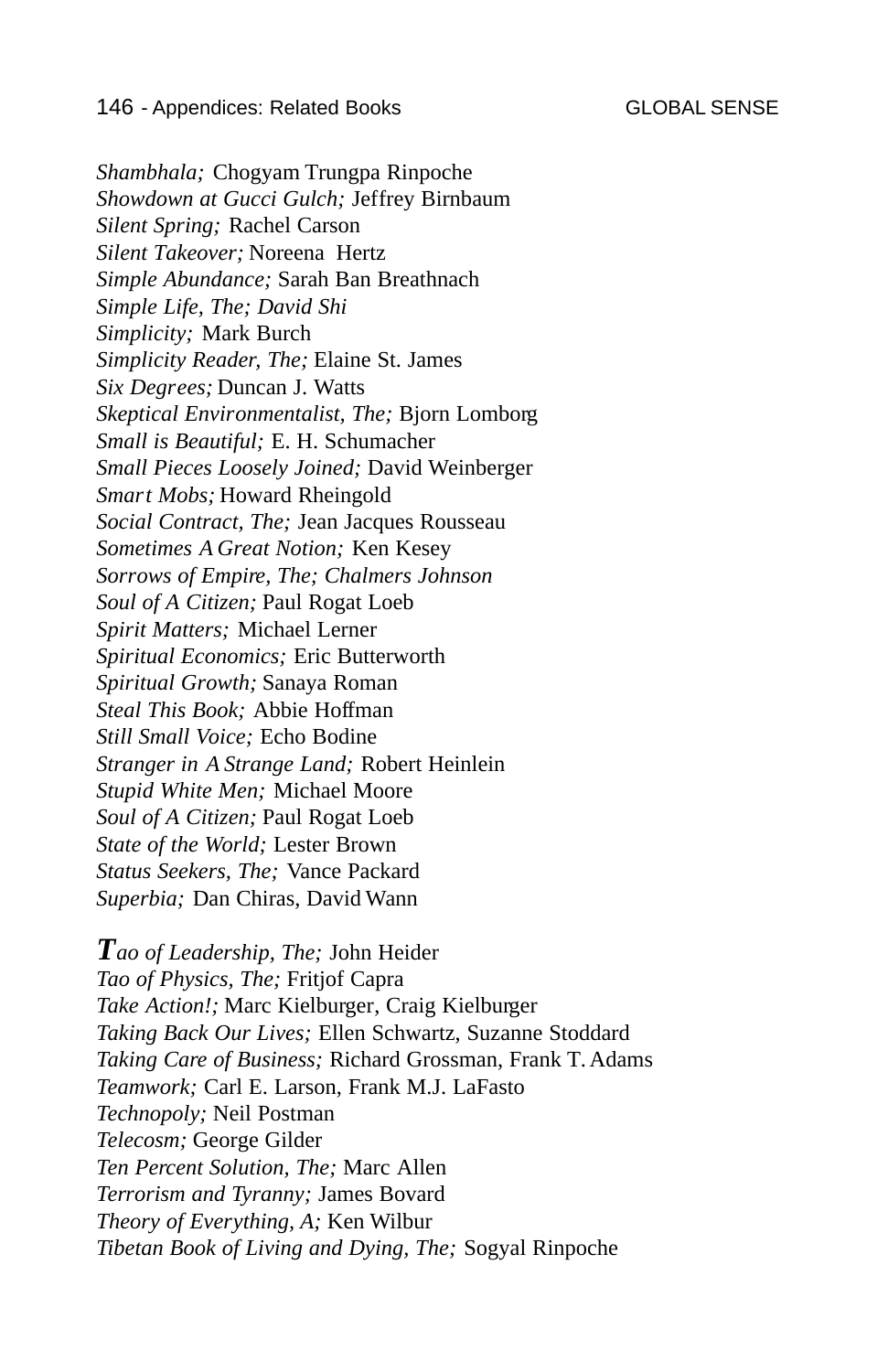*Tipping Point, The;* Malcolm Gladwell *The Book On the Taboo Against Knowing Who You Are;* Alan Watts *Theory of Moral Sentiments, The;* Adam Smith *Thieves in High Places;* Jim Hightower *Third Wave, The;* Alvin Toffler *Third Way, The;* Anthony Giddens *Timelock;* Ralph Keyes *Top Heavy;* Edward N. Wolff *Total Freedom;* Jiddu Krishnamurti *Toward a Psychology of Being;* Abraham Maslow *Tristram Shandy;* Laurence Sterne *True Believer, The;* Eric Hoffer *Trust Us We're Experts;* John Stauber, Sheldon Rampton *Turning Point, The;* Fritjof Capra *Two Treatises on Civil Government,* John Locke *Tyranny of the Urgent;* Charles E. Hummel

*Uncivil War, The;* Stephen Singular *Underside of History, The;* Elise Boulding *Understanding Media,* Marshall McLuhan *Understanding Power;* Noam Chomsky *Unequal Protection;* Thomas Hartmann *Up From Conservatism;* Michael Lind

*Vagina Monologues, The;* Eve Ensler *Vanishing Voter The;* Thomas E. Patterson *Vindication of the Rights of Women;* Mary Wollstonecraft *Visionary Business;* Marc Allen *Voluntary Simplicity;* Duane Elgin

*Walden;* Henry David Thoreau *War and Anti-War;* Alvin Toffler *War on Freedom, The;* Nafeez Mosaddeq Ahmed *War on Our Freedoms, The;* Richard C. Leone *War on the Bill of Rights and the Gathering Resistance;* Nat Hentoff *Warrior King;* John C. Bonifaz *Waste Makers, The;* Vance Packard *Way of the Peaceful Warrior, The;* Dan Millman *Wealth Addiction;* Phillip Slater *Wealth and Democracy;* Kevin Phillips *Wealth of Nations, The;* Adam Smith